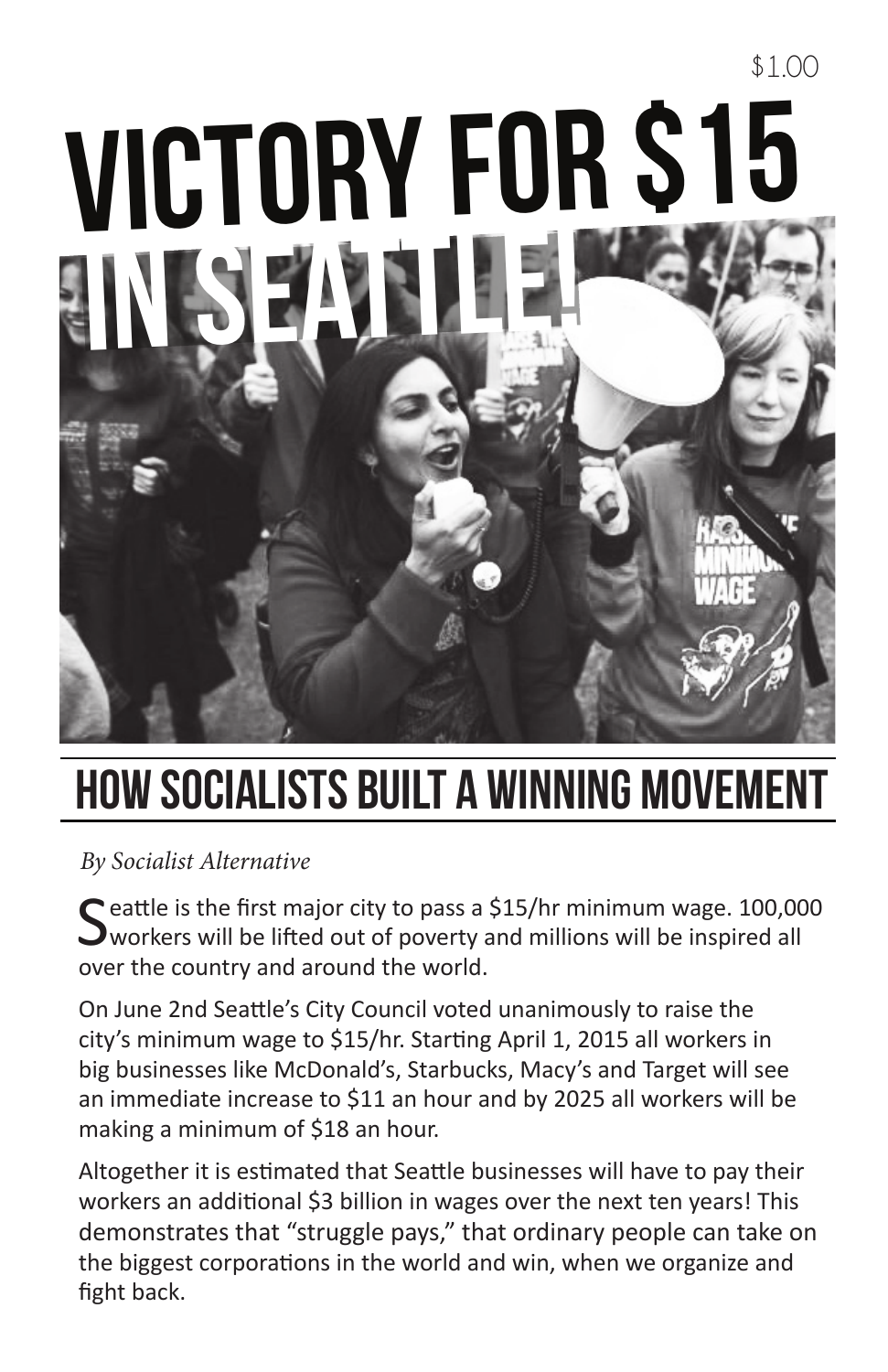Now is your chance to be part of this struggle. Help us build the socialist movement as the backbone for rebuilding the labor movement and creating a new mass party of and for the 99%. Join Socialist Alternative!

## A Socialist ELECTED TO CITY COUNCIL

The movement of fast food workers, inspired by Occupy, put \$15 on the agenda across the country. This received a boost in Seattle when the labor movement successfully won a \$15 ballot initiative last November in SeaTac, a small town outside Seattle. But it was the election of Socialist Alternative candidate Kshama Sawant last fall that was decisive in creating an unstoppable political momentum for \$15 in Seattle. Sawant ran on a bold platform of \$15, creating a major debate throughout Seattle, and won with almost 100,000 votes in November 2013.

"Sawant's ascendancy has shown that being a socialist is no longer a liability in running for public office. More importantly, the \$15-anhour campaign has nurtured a model of grassroots democracy that challenges the corporate-controlled political process. Observers expect the bill to pass by the end of May. If it passes, the win  $$ though imperfect — will validate Socialist Alternative's approach, swell its ranks and crack open more space for socialist politics in the United States." *-Arun Gupta on Al Jazeera America, "Learning from a Socialist in Seattle," May 21, 2014*

Just as important as winning the election was how Sawant and her party, Socialist Alternative, used the platform of her city council seat. Unlike the typical establishment politicians, Sawant used her position as a city councilmember and the big media spotlight on her to build a powerful movement from below.

Shortly after the November election Sawant and Socialist Alternative launched the campaign 15 Now to keep the pressure high. 15 Now set up 11 action groups in neighborhoods across the city mobilizing in the streets and at public forums. Critically, through the Action Groups and democratic conferences 15 Now offered activists the opportunity to have ownership over the fight for \$15.

Through her public position Kshama Sawant was able to counter the propaganda in the corporate media and expose big businesses attempts to water down \$15 and hide behind the concerns of small business.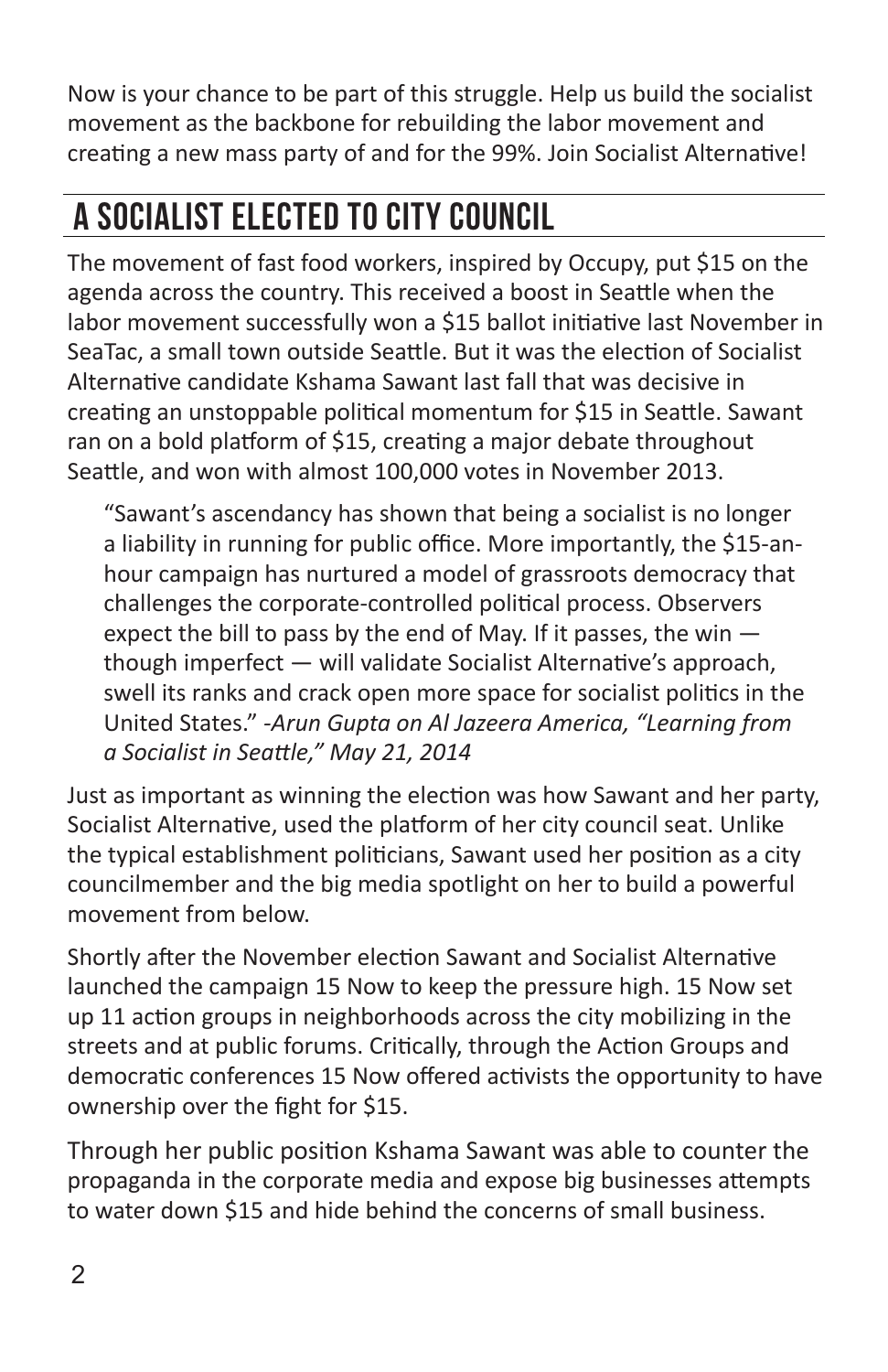

Against the claims of some that electoral politics only serves to co-opts movement, we showed how elected office can be used to build and strengthen them. Socialist Alternative together with 15 Now and labor built enough pressure from below to force big business into conceding \$15, an historic achievement.

### Independent Party Needed to Represent Workers and YOUNG PEOPLE

It was the movement of working people and socialists that brought \$15 to the table, but it was the Democratic Party who brought big business to the table to water it down.

Initially all the Democratic Party politicians in Seattle opposed the demand for \$15. But given the huge public support that was developing the two Democrats running for Mayor both came out in favor of \$15 in September 2013. After winning the November election, Mayor Ed Murray said he supported \$15 but wanted to do it in a way "that would work for business too."

Murray set up an Advisory Committee of business and labor leaders (but mainly business) to negotiate a compromise. The business and political establishments recognized that there was no stopping \$15, but they used the process to insert a number of corporate loopholes like a delayed phase-in over many years. Business also fought until the final days of the city council process to water the bill down further. At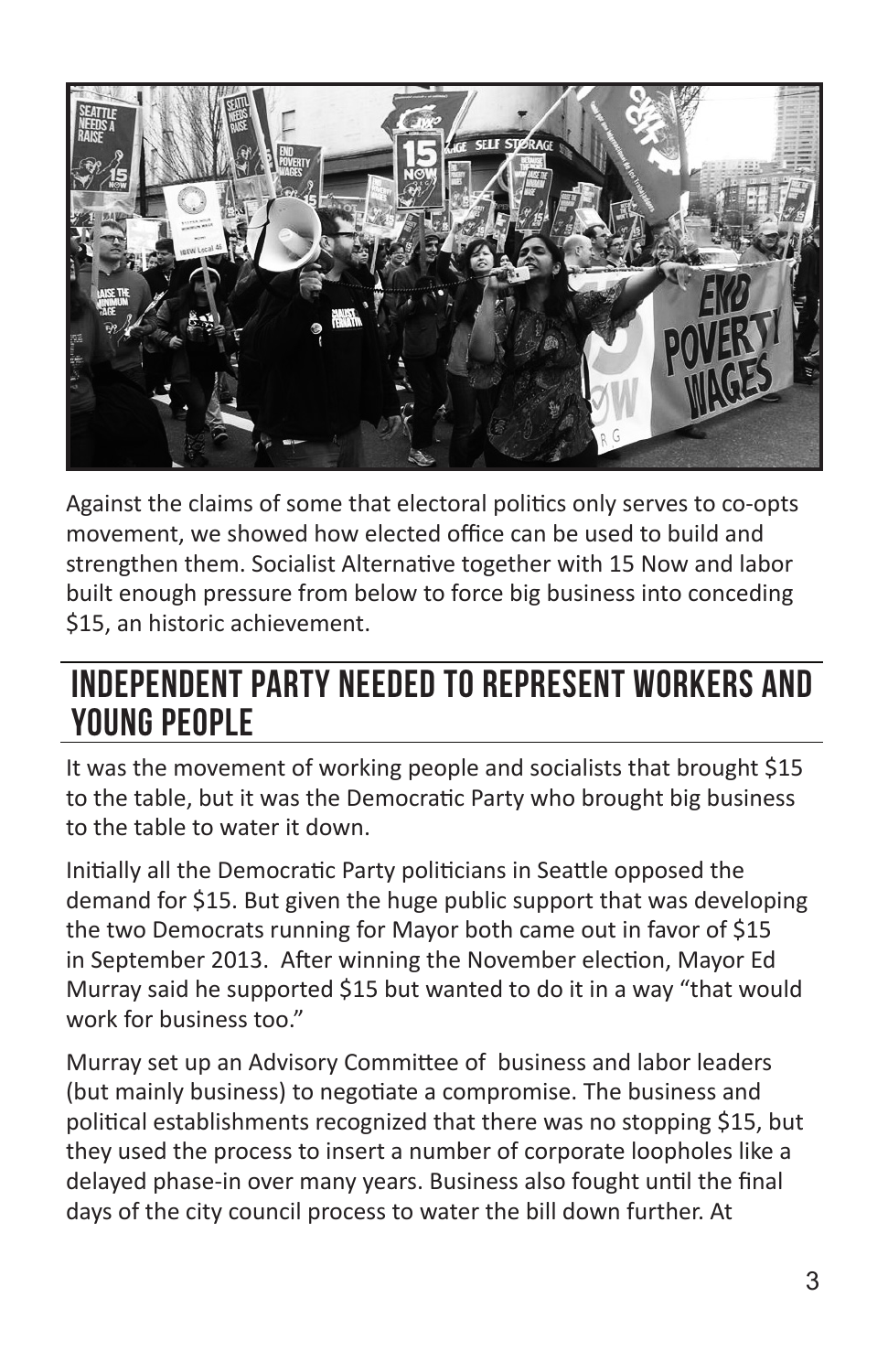the last minute Democratic Party representatives moved to change the implementation date until April next year and include a sub-minimum teenager and training wage.

15 Now and Socialist Alternative organized to get rid of these corporate loopholes right up until the final vote. We organized rallies and spoke out against these gifts to business at every opportunity. Councilmember Kshama Sawant moved multiple resolutions to strengthen the bill in favor of workers and remove the corporate loopholes. Despite mass support for Sawant's proposals, the Democratic Party councilmembers – including "Left" Democrats – demonstrated their allegiance to business and distain for the movement that brought \$15 to the fore by voting down each of Sawant's amendments.

This demonstrates the reality that while the Democratic Party uses more progressive rhetoric than the Republicans, fundamentally both parties work to serve the interests of big business. While a single socialist on the Seattle City Council was able to build a movement to win \$15 in less than a year, the Democratic Party politicians worked to make the \$15 as pro-business as possible. On a national level, the Democrats have failed to seriously organize and fight for \$10.10. Instead they are using it as an electoral gimmick for the 2014 elections.

That is why Socialist Alternative argues, as we did in Kshama's election campaign, that working people need our own political alternative to the Democratic and Republican parties. Given the huge alienation with Congress, the mistrust in politicians and the need to defend working class families, there is a unique opportunity opening up to build a new party for working people.

The work of Kshama Sawant and Socialist Alternative has demonstrated

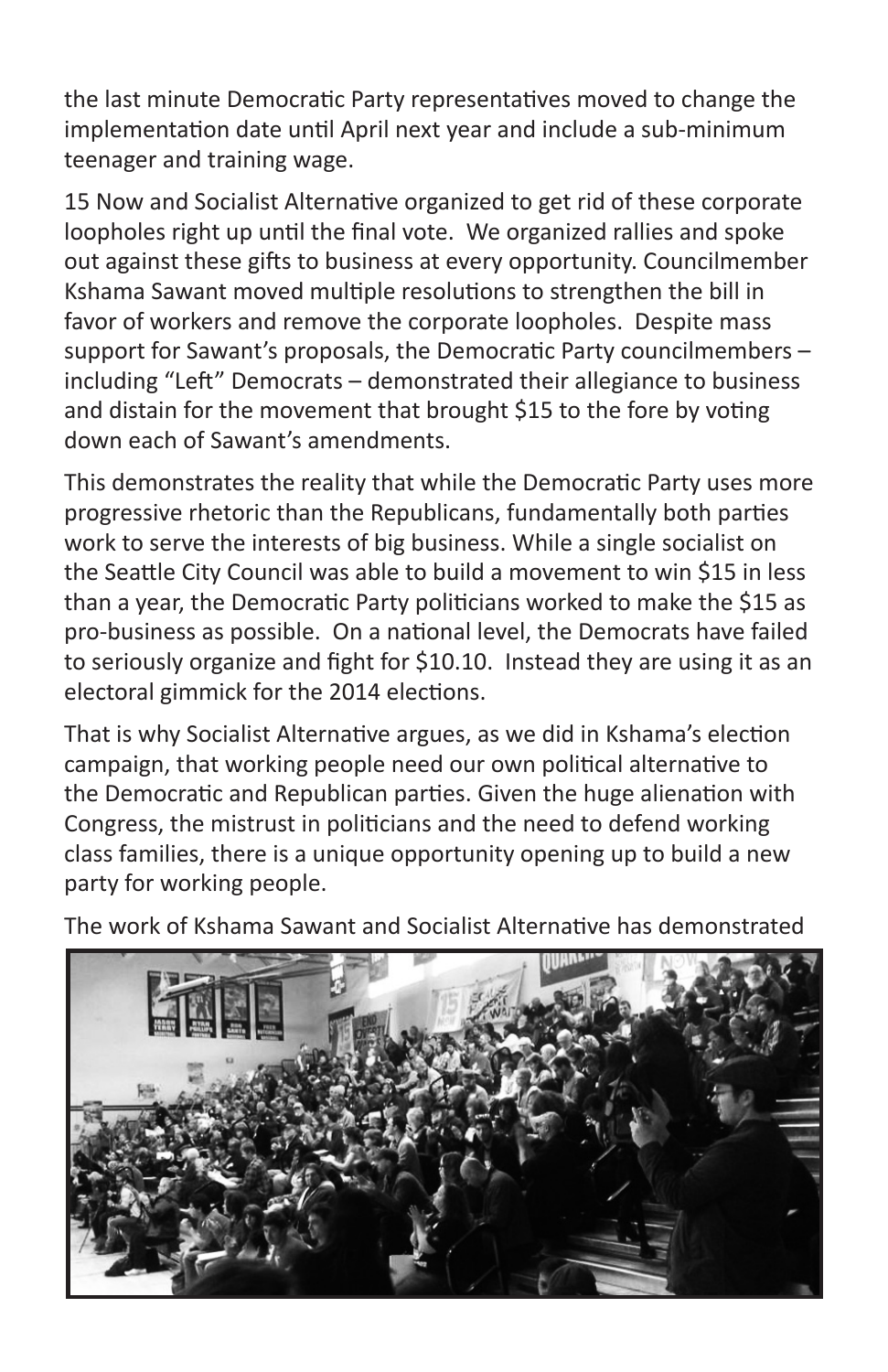that it is possible to build an independent political voice to challenge the two parties of big business. Kshama's and Socialist Alternative's success can be spread. It's up to you to become a part of that effort.

## A fighting strategy for labor

While Seattle has won the highest minimum wage in the country, business was able to weaken the \$15 minimum in a number of ways. There are unreasonable delays of 3 to 10 years for the \$15 to be fully implemented (depending on the size of the business you work for), and a tip penalty and healthcare deduction were added for the first 10 years.

This was not inevitable. Over the past 6 months Socialist Alternative has energetically engaged in a debate within the labor movement about what would be the best strategy. We urge union members, activists and leaders to review the experience of this struggle, discuss with us, and draw a balance sheet of what are the lessons going forward.

In our view the strategy of those leading the main labor unions was not focused on building the movement from below but instead oriented towards the Mayor's process of negotiating with business. They believed this was necessary because labor could not win in a direct and open clash with big business.

After decades of setbacks it is understandable that the self-confidence of the working class is low. However, Socialist Alternative argued the debate about \$15 was a enormous opportunity to try and mobilize new layers of workers into a movement, which would bring more pressure to bear and is a critical way for a new generation to gain experience organizing, learn political lessons and in this way begin to rebuild the workers' movement.

It was in that context that we argued for putting forward a ballot initiative for a strong \$15. If the big unions had backed the threat of a ballot initiative for a stronger \$15, business could have been forced to concede much more. Collecting 100,000 signatures to put it on the ballot would also be an organizing and educational opportunity to reach broad layers of workers with clear answers to the anti-worker arguments of business and the media (for a long phase-in, for tip penalty, etc).

Labor unions in the U.S. have tremendous resources and political weight. They have millions of dollars and millions of members that could be mobilized behind a bold campaign to raise the minimum wage. The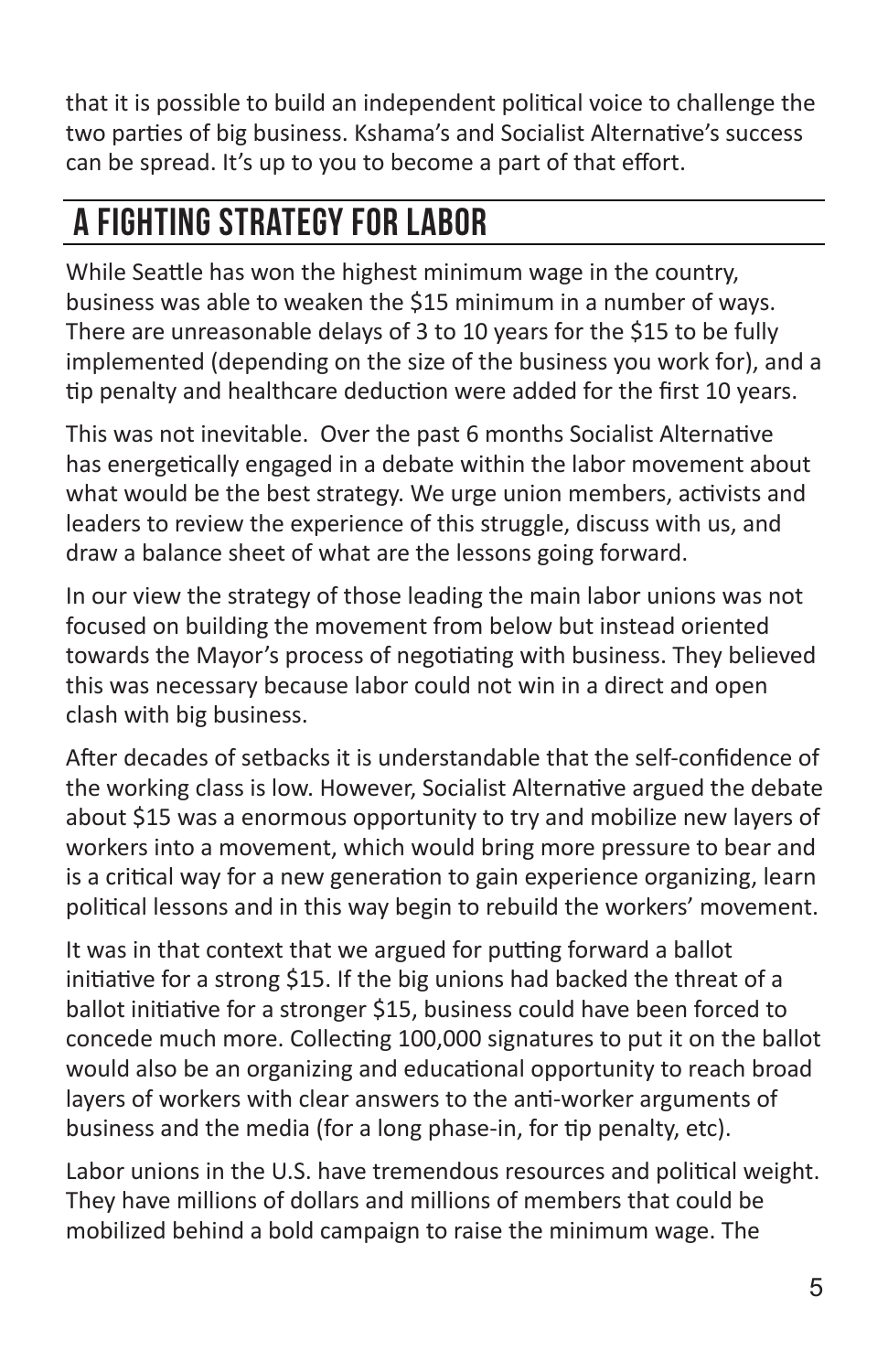fast food strikes have played an important role in drawing attention to the issue of poverty wages, but the movement could be much stronger if the unions ended their reliance on the Democratic Party and looked to mobilize the full power of working people through building democratic mass movements.

Over the last three decades, labor's strategy of trying to appease big business to get some concessions only increased the demands of Corporate America. It's time to drop this futile effort.

And we must remember that no reform is guaranteed under capitalism. Big business could challenge what's won in Seattle with a referendum or other means so our movement must be prepared to mobilize and defend what we've won.

## Join the socialists

"In the end", wrote Arun Ivatury and Rebecca Smith for CNN.com, "the outcome in Seattle demonstrates what history has proved time and time again: When workers are well-organized and there is broad support for higher wages, even businesses that resist the idea are ultimately forced to pay more." (5/15/2014)

Socialist Alternative supports every possible reform that can be won in a capitalist system. The fight for 15 has shown that when we organize we can win. Now is the time to build 15 Now across the country. To find or start a 15 Now chapter in your area go to www.15Now.org.

But this fight has also shown that under a system based on profits, big business will always fight tooth and nail to defend their wealth and power. Capitalism is by its nature grossly unequal. The fight for better wages, education, healthcare, housing, environment and social justice in general must also be a struggle for the socialist transformation of society, based on genuine equality and human need.

The task is great, but the time is right. Join Socialist Alternative today! Go to www.SocialistAlternative.org to sign-up to get involved and/or donate.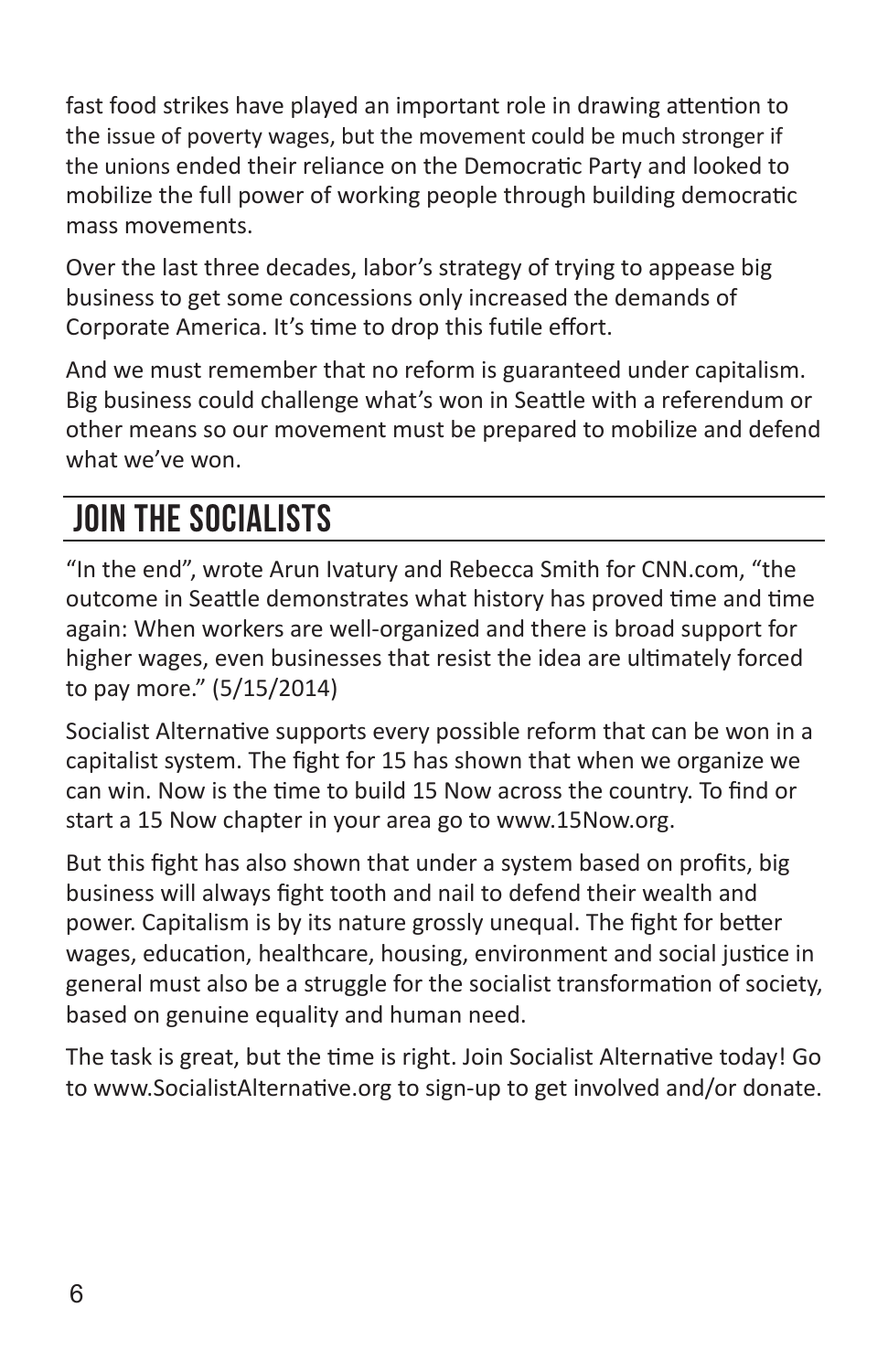Socialist Alternative is the organization that spearheaded the campaign to elect Kshama Sawant to Seattle City Council, the first independent socialist elected in a major U.S. city in decades. We are a national organization fighting in our workplaces, communities, and campuses against the exploitation and injustices people face every day. We are community activists fighting against budget cuts in public services; we are activists campaigning for a \$15/hour minimum wage and fighting, democratic unions; we are people of all colors speaking out against racism and attacks on immigrants, students organizing against tuition hikes and war, women and men fighting sexism and homophobia.

П П П

П

П П Π

We believe the Republicans and Democrats are both parties of big business, and we are campaigning to build an independent, alternative party of workers and young people to fight for the interests of the millions, not the millionaires.

We see the global capitalist system as the root cause of the economic crisis, poverty, discrimination, war, and environmental destruction. As capitalism moves deeper into crisis, a new generation of workers and youth must join together to take the top 500 corporations into public ownership under democratic control to end the ruling elites' global competition for profits and power.

We believe the dictatorships that existed in the Soviet Union and Eastern Europe were perversions of what socialism is really about. We are for democratic socialism where ordinary people will have control over our daily lives.

Socialist Alternative is also in political solidarity with the Committee for a Workers' International, a worldwide socialist organization in 47 countries, on every continent. Join us!

## Go to www.SocialistAlternative.org to get involved